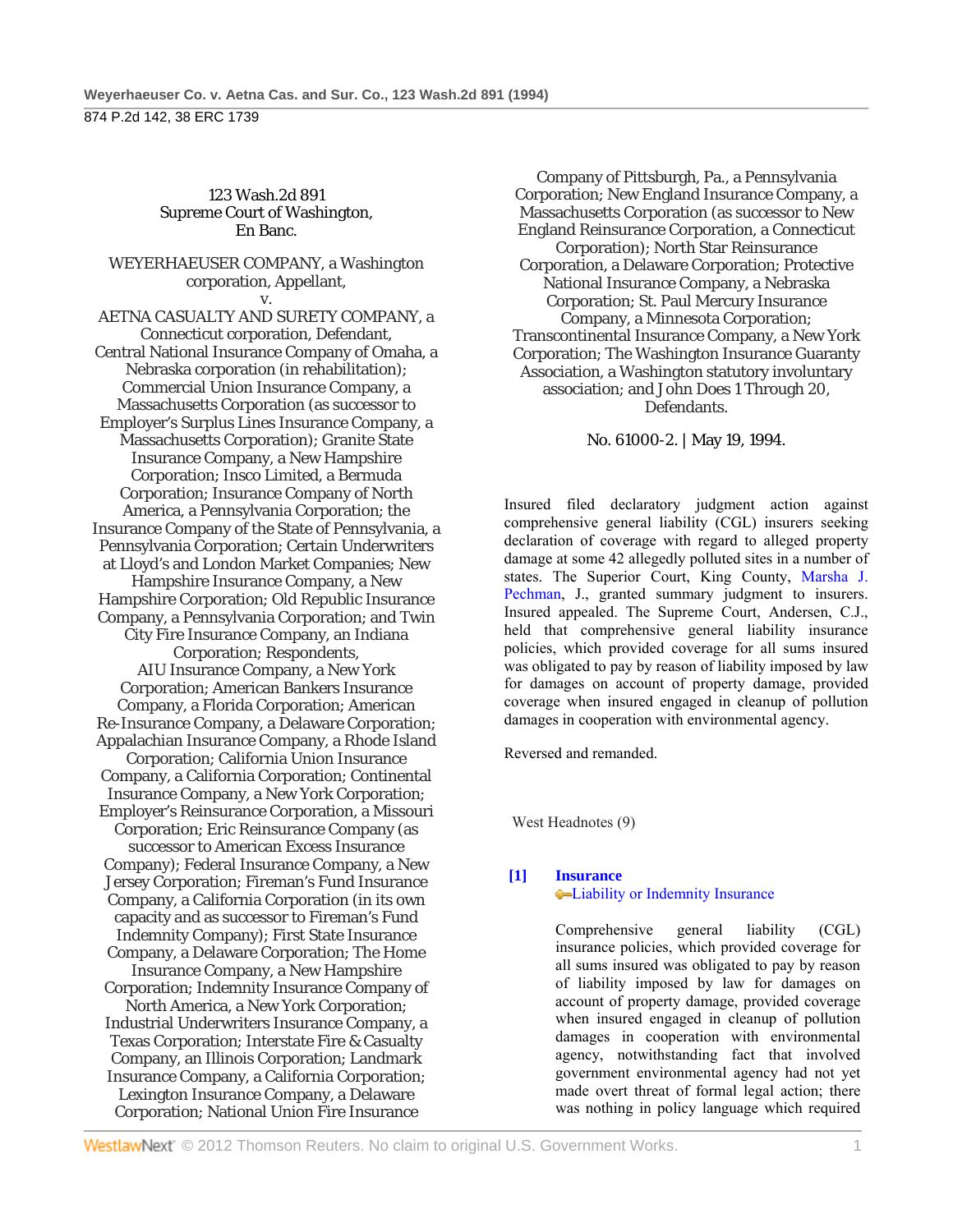claim or threat of legal action and forcing policyholder to properly act to mitigate further environmental damage and await formal threat of legal action would have created unresolvable conflict and resulted in destroying contractual right to liability coverage in many cases in which mitigation of damages was required.

21 Cases that cite this headnote

# **[2] Judgment**

Absence of Issue of Fact

 Summary judgment may be granted if there is no genuine issue of material fact and moving party is entitled to judgment as a matter of law.

13 Cases that cite this headnote

#### **[3] Judgment**

Presumptions and Burden of Proof

 On motion for summary judgment, court must consider all facts submitted and all reasonable inferences from facts in light most favorable to nonmoving party.

#### 18 Cases that cite this headnote

**[4] Insurance**

**[5] Insurance**

Understanding of Ordinary or Average Persons **Insurance** Questions of Law or Fact

 Interpretation of insurance policies is a question of law and language of policy is to be interpreted in accordance with way it would be understood by average person, rather than in a technical sense.

#### 4 Cases that cite this headnote

#### Ambiguity in General

 An ambiguity exists in insurance contract if language is fairly susceptible to two different reasonable interpretations.

7 Cases that cite this headnote

#### **[6] Insurance**

Ambiguity, Uncertainty or Conflict

 If court cannot resolve ambiguity in insurance policy by resort to extrinsic evidence, it will apply rule that ambiguities in insurance contracts are construed in favor of insured.

9 Cases that cite this headnote

### **[7] Insurance**

Insured's Liability for Damages

 "Damages" under comprehensive general liability (CGL) insurance policy include environmental cleanup costs.

12 Cases that cite this headnote

#### **[8] Insurance**

**In General; Nature and Source of Duty** 

 Duty to defend and duty to indemnify are different duties under comprehensive general liability (CGL) policy.

1 Cases that cite this headnote

#### **[9] Insurance**

Coverage--Property Insurance **Insurance** Coverage--Liability Insurance

 "Third-party insurance" involves protection for policyholder for liability it incurs to someone else, while "first-party insurance" involves

WestlawNext" © 2012 Thomson Reuters. No claim to original U.S. Government Works. 2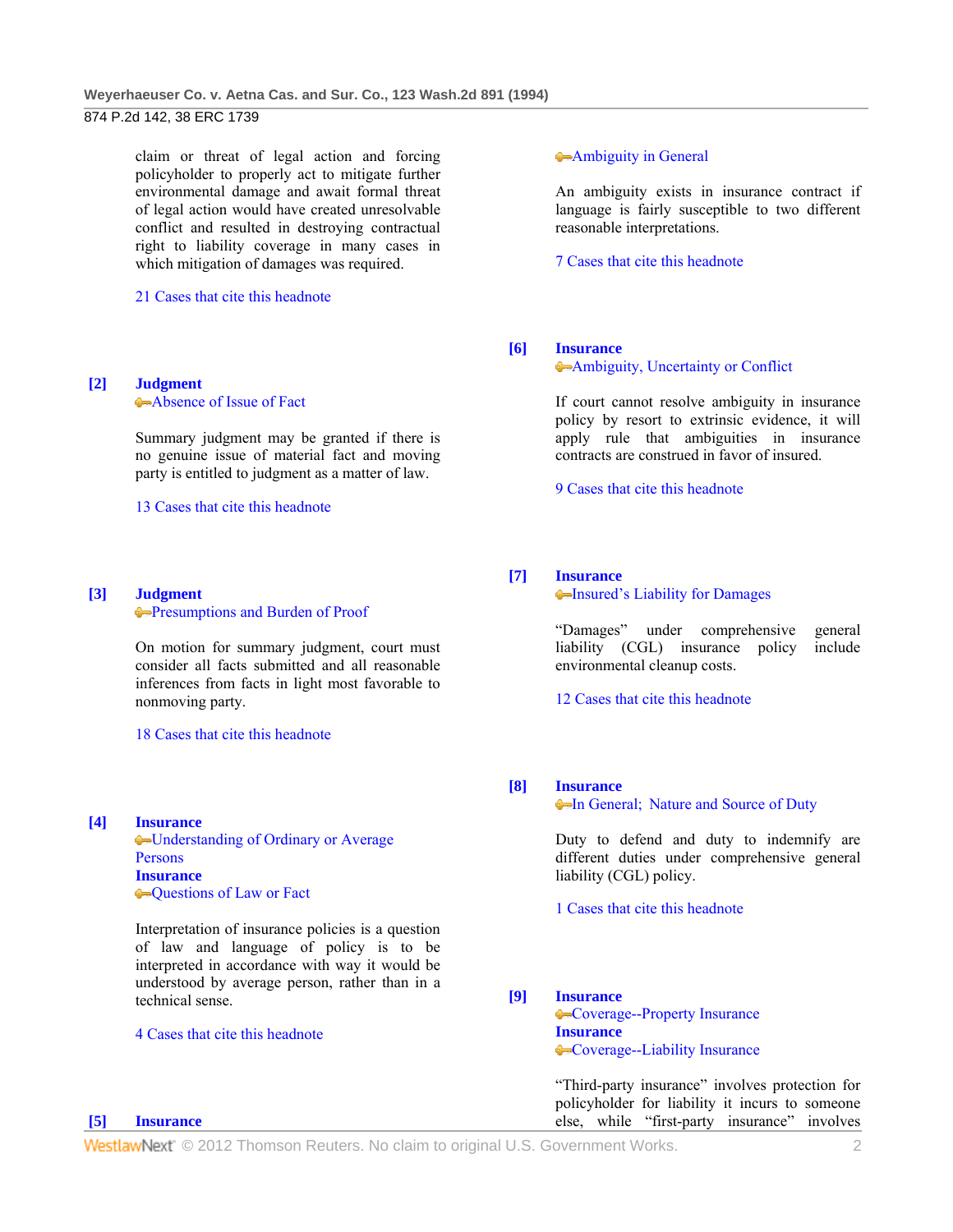protection for losses to policyholder's own property.

4 Cases that cite this headnote

### **Attorneys and Law Firms**

**\*\*143 \*893** Perkins, Coie, Charles C. Gordon, Jeffrey I. Tilden, Jeffrey M. Thomas, Seattle, Anderson, Kill, Olick & Oshinsky, P.C., Eugene R. Anderson, Robert M. Horkovich, William G. Passannante, Peter J. Andrews, New York City, Gabriel E. Gedvila, Asst. Gen. Counsel, Tacoma, for appellant.

Williams, Kastner & Gibbs, Frankie Adams Crain, Lane, Powell, Spears & Lubersky, William A. Pelandini, Raymond S. Weber, Gaitan & Cusack, Kenneth J. Cusack, William F. Knowles, Bliss, Riordan, Carl E. Forsberg, Seattle, WA, for respondents.

Mark S. Parris, Peggy J. Williams, Seattle, Thomas M. Reiter, Pittsburgh, PA, David M. Brenner, Seattle, WA, Robert N. Sayler, John G. Buchanan, III, William F. Greaney, Washington, DC, amici curiae for appellant on behalf of Boeing, Paccar, Asarco, Univar, Washington Natural Gas, Aluminum Co. of America, and Northwest Alloys.

Mark S. Parris, Peggy J. Williams, Seattle, amicus curiae for appellant on behalf of the Ass'n of Wash. Cities.

Christine O. Gregoire, Atty. Gen., Kathryn L. Gerla, Asst. Atty. Gen., Olympia, amicus curiae for appellant.

Thomas S. James, Jr., Seattle, Laura A. Foggan, John E. Barry, Jonathan M. Shaw, Washington, DC, amicus curiae for respondents **\*\*144** on behalf of Ins. Environmental Litigation Ass'n.

### **Opinion**

ANDERSEN, Chief Justice.

### **FACTS OF CASE**

In 1992, the Weyerhaeuser Company filed a declaratory judgment action against many of its insurers seeking a declaration of coverage with regard to alleged property damage at some 42 allegedly polluted sites in a number of states.

**\*894** The insurance policies involved were issued over a period of time from approximately 1951 through 1985. The policies were described as various primary, umbrella, and excess Comprehensive General Liability (CGL) policies. The defendant insurers presently remaining in the case all appear to be excess insurers. Weyerhaeuser asserts that some policies contain a standard form qualified pollution exclusion while some contain somewhat different language regarding pollution damages. The actual portions of the insurance contracts regarding exclusions or limitations to coverage are not before us.

The insurers filed a motion for summary judgment with regard to 18 of the sites arguing that there was no coverage because the government environmental agencies involved in the cleanup efforts at the various sites had not yet filed legal actions or threatened to do so. The trial court granted summary judgment and dismissed Weyerhaeuser's complaint with prejudice, with regard to 15 of those sites. The basis for the trial court's order was that "there is no claim by a third party of liability to pay damages because of property damage ..." The remediation costs for the sites at issue in this part of the case are alleged to be approximately \$28 million.

The motion for summary judgment was denied as to three sites: Lemberger, Wisconsin, Lunenberg, Massachusetts, and Asheville, North Carolina. The insurers withdrew the Lemberger and the Lunenberg sites from its motion because one was the subject of a third party claim and the other involved receipt by Weyerhaeuser of a PRP (potentially responsible party) letter. The trial court refused to grant the motion with regard to the Asheville site on the basis of "the tenor of the letter [from the state agency] and the threats imposed". The trial court found the actual or threatened use of legal process to be evident from the agency's letter.

Two of the fifteen sites were also the subjects of different motions for summary judgment which were granted on other grounds than those advanced in this appeal. The trial court's **\*895** Summary Judgment Order in this case includes the Enumclaw and Mt. Solo sites in its grant of summary judgment, but notes that these two sites have also been dismissed on other grounds in separate orders. Enumclaw was dismissed due to an "owned property exclusion". The parties stipulated that all claims regarding Mt. Solo were dismissed.

A large portion of the record in this case is sealed by court order pursuant to the parties' stipulation regarding confidential and privileged information revealed in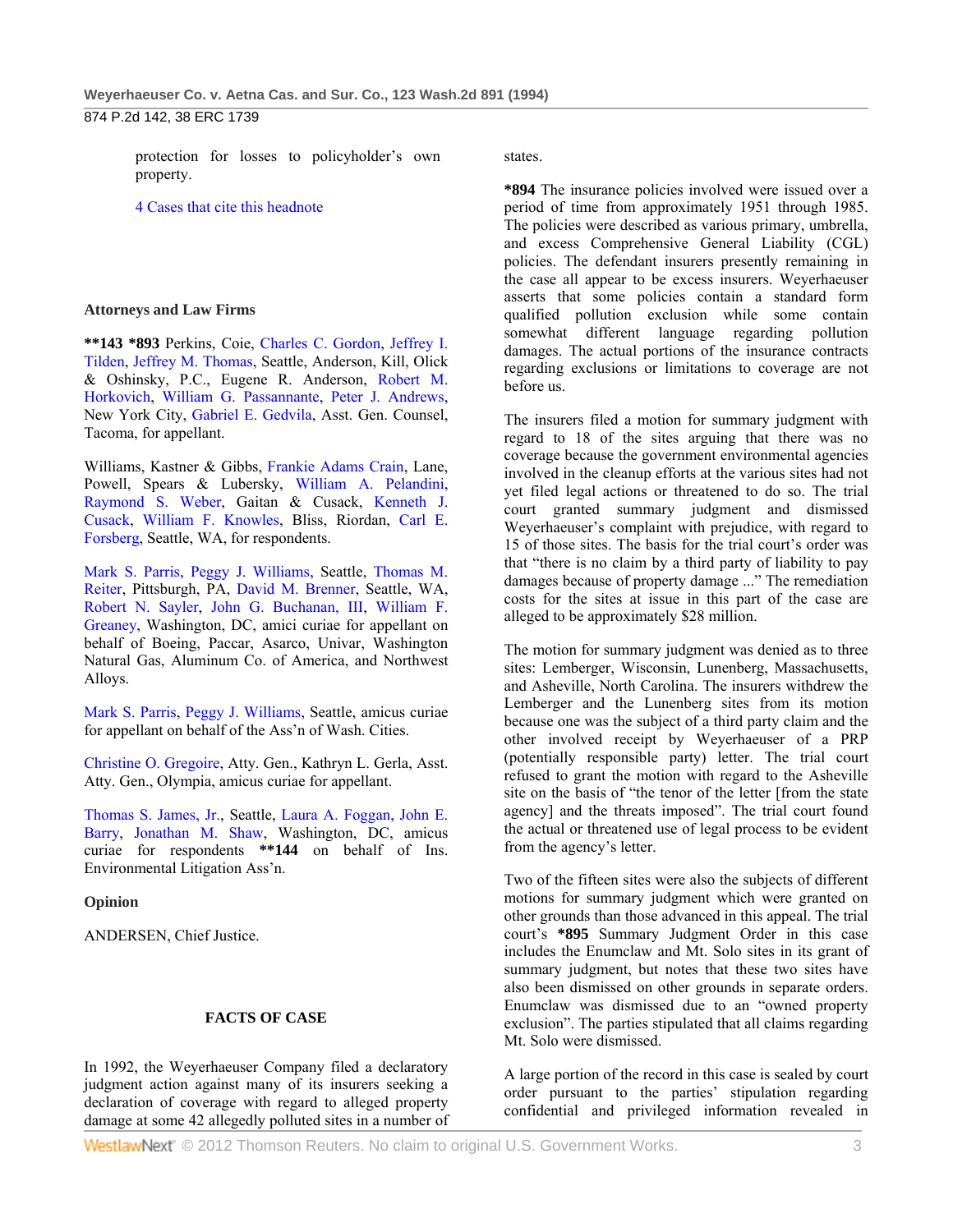discovery. We have carefully reviewed the entire record and conclude that a detailed site-specific factual description of the governmental action which occurred at each of the various sites is unnecessary to the reader's understanding of the resolution of the present issue. Therefore, in light of the trial court's confidentiality order, we do not include site-specific details regarding the various allegedly polluted sites. The following generalized statement of facts is sufficient to frame the legal question.

Generally, Weyerhaeuser was proceeding with efforts to clean up what is alleged to be pollution damage at various sites in cooperation with government environmental agencies. The Weyerhaeuser remediation managers for the sites submitted affidavits stating that the work undertaken was mandated by various state and federal statutes which impose strict, joint and several liability for pollution damage. Some of the sites allegedly involved situations where Weyerhaeuser was required by law to report leaks or spills or contamination to government authorities. A number of the sites allegedly involve contamination of the groundwater. The correspondence between Weyerhaeuser and some of the environmental authorities refers to **\*\*145** meetings between Weyerhaeuser and the authorities and monitoring by the agencies of the cleanup efforts. A number of the sites have been listed by the State of Washington Department of Ecology (DOE) on the hazardous sites list pursuant to the Model Toxics Control Act, RCW 70.105D.

Weyerhaeuser submitted an affidavit from Carol Fleskes, program manager of the Toxics Cleanup Program of the **\*896** DOE which states that under RCW 70.105D.040, the owner or operator of a facility is strictly liable, jointly and severally, for all remedial action costs resulting from the release of hazardous substances. Fleskes stated that the DOE maintains a hazardous sites list containing the names of sites at which the DOE has determined remedial action is necessary and sites are ranked according to the Washington Ranking Method Scoring Manual with sites having the highest priority given a ranking of "1" and the lowest a ranking of "5". As sites with higher priority rankings are remedied and removed from the list, sites with lower rankings will be re-ranked. Fleskes states that in the absence of an independent remedial action that satisfies the DOE, any site listed on the hazardous sites list will at some point in time become the subject of a cleanup initiated by the DOE. This last statement is corroborated in the amicus brief submitted by the DOE which cites to RCW 70.105D.050(1).

Weyerhaeuser appealed the grant of summary judgment to the Court of Appeals. This court accepted certification from the Court of Appeals.

One ultimate issue is here presented.

#### **ISSUE**

Can there be insurance coverage under a Comprehensive General Liability (CGL) policy for property damage when the policyholder has incurred environmental cleanup costs pursuant to statute, but where the involved government environmental agency has not made an overt threat of formal legal action?

### **DECISION**

**[1]** CONCLUSION. We conclude that Comprehensive General Liability (CGL) insurance policies, which provide coverage for all sums which the insured shall be obligated to pay by reason of the liability imposed by law for damages on account of property damage, may provide coverage when an insured engages in the cleanup of pollution damages in cooperation with an environmental agency. Such policies can reasonably be read to provide coverage for actions taken **\*897** to clean up pollution damages required under environmental statutes which impose strict liability for such cleanup.

**[2] [3]** A summary judgment may be granted if there is no genuine issue of material fact and the moving party is entitled to judgment as a matter of law. The court must consider all facts submitted and all reasonable inferences from the facts in the light most favorable to the nonmoving party.1

**[4] [5] [6]** The interpretation of insurance policies is a question of law and the language of the policy is to be interpreted in accordance with the way it would be understood by the average person, rather than in a technical sense. An ambiguity exists in an insurance contract if the language is fairly susceptible to two different reasonable interpretations. If the court cannot resolve an ambiguity by resort to extrinsic evidence, it will apply the rule that ambiguities in insurance contracts are construed in favor of the insured.

While the insurance policies are not included in the record, the parties agree that the relevant policy language in the many policies involved contains the same or materially similar language to the following:

The [Liability Insurance] Company hereby agrees, subject to [various terms, conditions, limits and exclusions not pertinent for purposes of this appeal], to indemnify the Assured for *all sums which the Assured*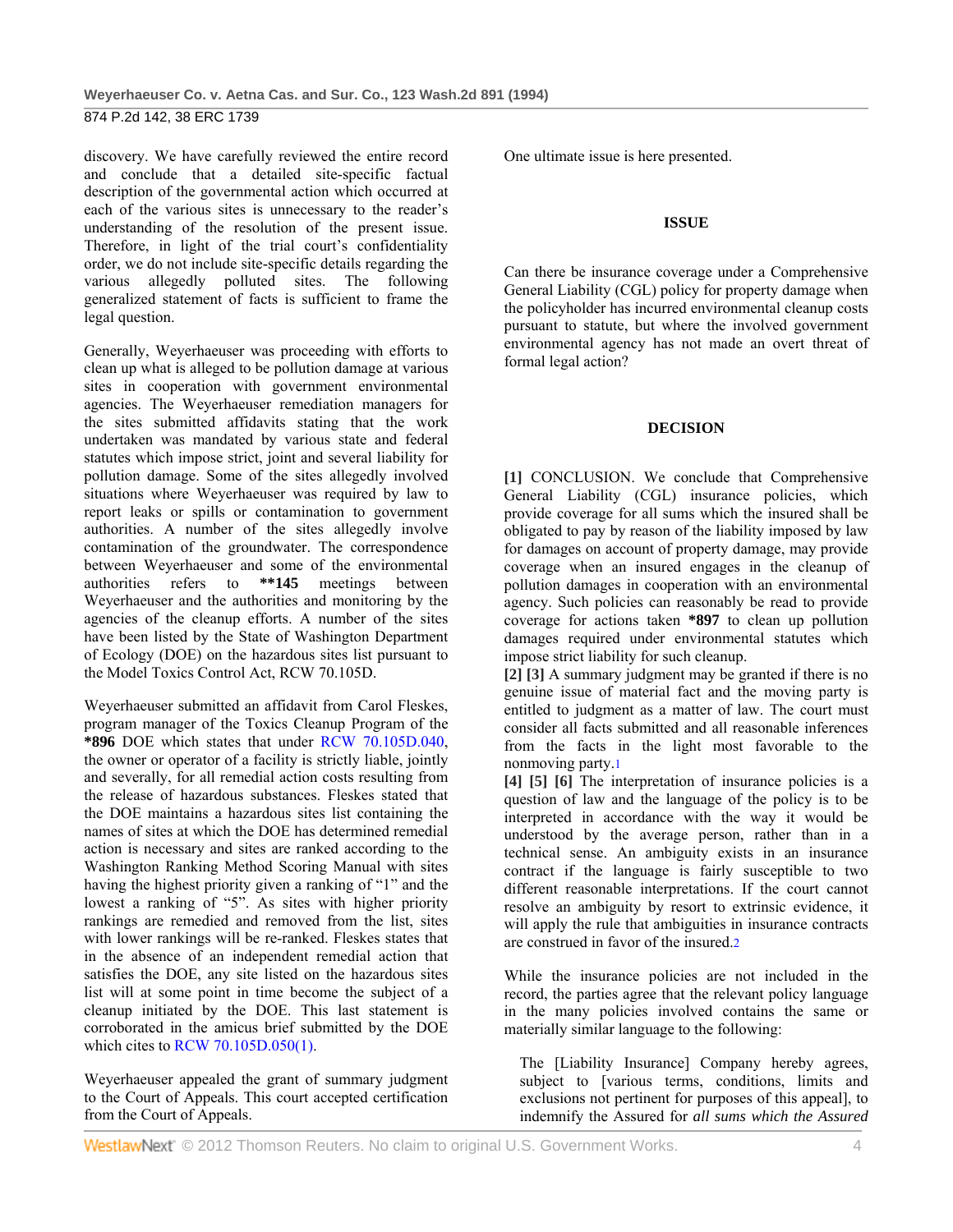*shall be obligated to pay by reason of the liability,* 

**\*\*146** (a) *imposed upon the Assured by law,* ...

. . . . .

for damages, ... on account of:

#### . . . . . (ii) *Property Damage.*3

(Some italics ours.) The emphasized language is the focus of the current dispute.

Weyerhaeuser, and various amici, argue that the liability imposed by environmental statutes, which impose strict liability **\*898** for cleanup of pollution damages, gives rise to liability coverage under CGL policies which promise repayment of sums which the insured "shall be obligated to pay by reason of the liability, ... imposed upon the Assured by law". One of the statutes cited by the parties is the Washington Model Toxics Control Act. Generally, under that act, current owners and operators of contaminated facilities are liable, as are owners and operators at the time the hazardous substances were released and certain persons who arranged for disposal, treatment, or transport and certain generators and vendors of hazardous substances. RCW 70.105D.040. The act establishes specific mechanisms whereby the DOE can investigate, declare "potentially liable persons" and require the cleanup of hazardous waste sites.4 RCW 70.105D.040(2) provides in pertinent part:

Each person who is liable under this section is strictly liable, jointly and severally, for all remedial action costs and for all natural resource damages resulting from the releases or threatened releases of hazardous substances.

The DOE is given broad power to conduct, or require potentially liable persons to conduct, remedial actions, RCW 70.105D.030, and may impose severe fines and penalties for the failure to comply with the Department's orders, RCW 70.105D.050.

The Model Toxics Control Act was based, in part, upon the Federal Comprehensive Environmental Response, Compensation, and Liability Act of 1980 (CERCLA), 42 U.S.C. § 9601 *et seq.,* which also imposes liability on those that are responsible for releasing hazardous substances into the environment.5 CERCLA provides that any person or entity responsible for a release of hazardous substances shall be liable for all costs of remedial action.6

**\*899 [7]** The insurers argue that liability coverage insures against the risk that the policyholder might become legally obligated to pay damages, not that the policyholder might incur expenses in order to comply with laws and regulations of general application. As discussed more fully later, under Washington law "damages" under a CGL insurance policy include environmental cleanup costs.7 However, the insurers argue that a legal obligation to pay damages cannot arise unless and until some third party asserts a claim or makes an overt threat to do so. The insurers conceded (solely for purposes of their motion) that an Environmental Protection Agency "PRP" letter (an EPA notice under CERCLA that someone is a "potentially responsible party"), a consent order, a formal notice of violation which threatens enforcement action, or a third party demand letter could be evidence that a third party is seeking to impose a legal liability for damages. None of these types of documents have been issued with regard to any of the sites at issue here.

The insurers concede that some or all of the sites are polluted, but they argue that there is no insurance coverage under the CGL policies because Weyerhaeuser is not legally obligated to third parties for damages. The insurers argue that there must be **\*\*147** a "third party"8 who acts in an "adversarial" manner to the insured in order to have coverage under these policies. The argument is based on the absence of a "claim" or third party demand or threat. It is the insurers' position that there needs to be some "coerciveness", some "adversarial" conduct by a government agency, or no coverage can exist.

Weyerhaeuser concedes that the governmental claimants have not actually used, or expressly threatened in writing to use, legal process against it to coerce payment or conduct. **\*900** It argues however, that a policyholder does not have to stop its environmental cleanup efforts and wait to be sued in order to obtain the benefits of liability insurance policies it purchased to cover liabilities arising out of property damage when the policyholder already faces statutory liability because of environmental property damage.

In the summary judgment proceeding, Weyerhaeuser submitted an affidavit of the director of the Toxic Solid Waste Team which states in part as follows:

5. Weyerhaeuser's general practice with regard to its environmental liabilities, including [the sites involved in this case], is to minimize Weyerhaeuser's liability to clean-up damaged property. Forcing the various state and federal authorities to bring formal enforcement proceedings against Weyerhaeuser usually leads to greatly increased liability and expenses. These increased liabilities include transactions costs and the increased costs associated with a remedy unilaterally

**WestlawNext** © 2012 Thomson Reuters. No claim to original U.S. Government Works. 5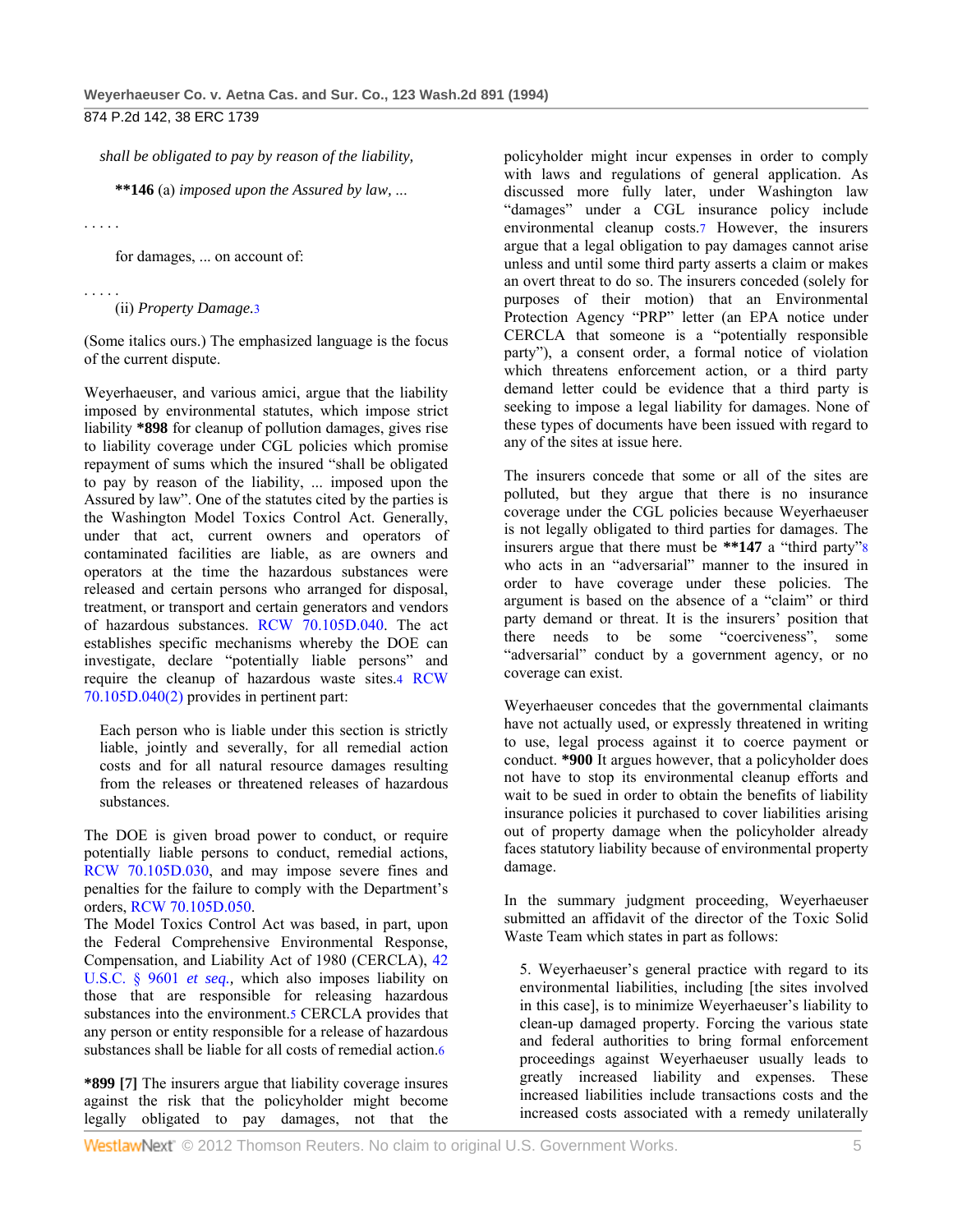selected by the government. At sites where Weyerhaeuser allegedly is liable for environmental property damage, prudent action and dialogue with the environmental authorities minimizes Weyerhaeuser's ultimate liabilities.

6. Environmental property damage if not addressed almost always gets worse (and much more expensive to remedy) over time. Where Weyerhaeuser is liable for property damage at a site, prompt response prevents further damage to the environment and may greatly reduce the expense to clean-up damaged property. For example, doing nothing while damaged groundwater at a site migrates to and damages an aquifer can increase Weyerhaeuser's liability by orders of magnitude.

7. It is Weyerhaeuser's practice to report to the proper state or federal authorities environmental damage that Weyerhaeuser is required to report under applicable state or federal law.

Affidavit of James P. Odendahl, Clerk's Papers, at 127-28.

Whether an environmental agency has to overtly threaten to take legal action against a policyholder before coverage can be sought under a CGL policy is not directly addressed by Washington law. Both sides of this controversy cite to *Boeing Co. v. Aetna Cas. & Sur. Co.,* 113 Wash.2d 869, 784 P.2d 507, 87 A.L.R.4th 405 (1990). In *Boeing* this court was construing a comprehensive general liability insurance policy in a case involving pollution damages. The issue there was whether environmental response costs, paid by **\*901** the insured as a result of action taken by the government pursuant to an environmental statute (CERCLA), were "damages" within the meaning of the CGL policy. The damages in *Boeing* involved contamination of groundwater and the third parties involved were the Federal Environmental Protection Agency and the State of Washington. We held in that case that the response costs incurred under CERCLA were "damages" within the meaning of a CGL policy to the extent that these costs were incurred because of property damage.9 The great weight of authority from other state appellate courts agrees that cleanup costs incurred under environmental statutes constitute property damage for purposes of CGL policies.10

**\*\*148** We also said in *Boeing,* " 'coverage does not hinge on the form of action taken or the nature of relief sought, but on an actual or threatened use of legal process to coerce payment or conduct by a policyholder.' "11 Weyerhaeuser relies on the first part of this sentence while the insurers rely on the last part. However, what kind of a threat is necessary, and how overt it needs to be, were not issues in *Boeing* since in that case the EPA and

the State had already filed suit against the Boeing Company. Accordingly, we do not consider this one sentence dispositive either way since the issue before us now was not an issue being considered in *Boeing.* 

The insurers rely upon the case of *Ryan v. Royal Ins. Co. of Am.,* 916 F.2d 731 (1st Cir.1990) for the proposition that a property owner does not become legally obligated to pay damages simply because its property is polluted, because environmental liability is strict, and because a governmental agency is aware of the pollution and "desires" to see it cleaned up. *Ryan* is only one of many cases which primarily **\*902** addresses the issue of when an insurer's "duty to defend" its insured is triggered. Under standard form CGL policies, the duty to defend usually arises when there is a "suit" and the older standard policies often failed to define "suit". The case law across the country is split on what constitutes a "suit" for purposes of the duty to defend.12

**[8]** However, the duty to defend and the duty to indemnify are different duties under a CGL policy.13 In the present case (presumably because the remaining defendants are excess insurers) there is no argument regarding the "duty to defend" nor on the legal meaning of the word "suit". The insurers are not arguing there is no duty to defend; they are arguing that there is no duty to indemnify. Therefore, the *Ryan* case rationale, if at all helpful here, is only helpful by analogy. The *Ryan* court's holding that an agency's correspondence to an insured must be "coercive or adversarial" applies to the issue whether there is a "suit" which the insurer has a "duty to defend" against. Under *Ryan,* although a lawsuit need not be commenced in order to constitute a "suit", there must be more than an invitation to initiate cleanup in order to animate the insurer's duty to defend.14

The insuring clause here, however, does not require a "suit"; it requires coverage for all sums the insured shall be obligated to pay by reason of the liability imposed upon the insured by law. We therefore decline to hold that the standard used in *Ryan* to determine the duty to defend against a suit should be used to determine whether there may be a duty to indemnify. Despite the *Ryan* court's holding, it does not appear this conclusion should follow when the question of indemnification is at issue. The two duties, to defend and to indemnify, should be examined independently.

**\*903** We find some guidance in cases from other jurisdictions and from scholarly authority. In *Bausch & Lomb Inc. v. Utica Mut. Ins. Co.,* 330 Md. 758, 764-65, 625 A.2d 1021, 1024 (1993), the insured under a CGL policy initiated the cleanup of pollution without legal proceedings having been formally filed against it by a third party, and without a written administrative directive by a government agency that it take such action. The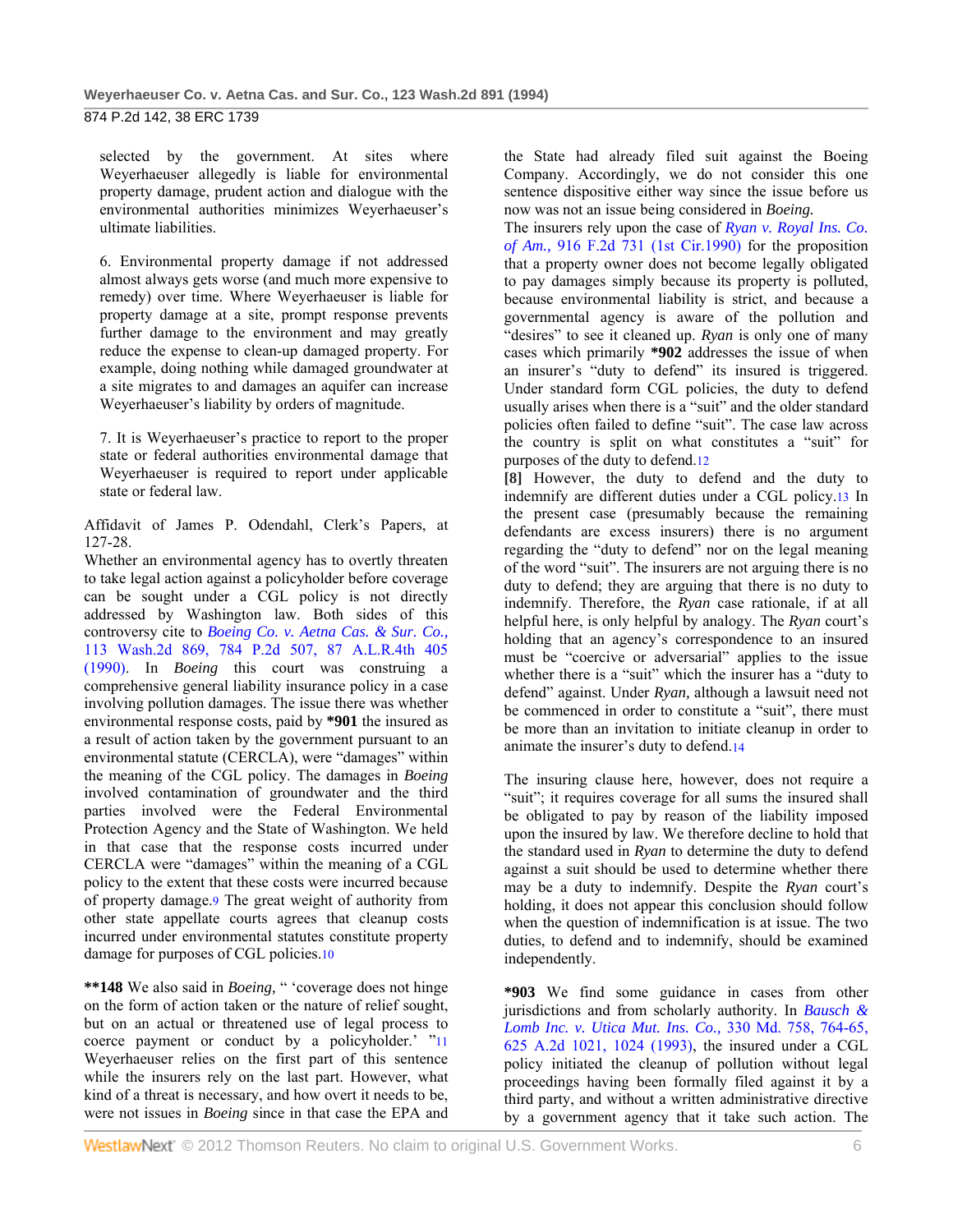company worked in a "cooperative arrangement" with the state in order to "avoid being subjected to an administrative order to perform the work."15 Similar evidence is present in the record of the case before us.

In *Bausch & Lomb,* that company had argued that the CGL policy covered costs to **\*\*149** remove contaminated matter in "obedience to the State's statutory and regulatory commands".16 The insurer argued that the policy insured only against harm done to a third party who "demands compensation for the loss" and that the policyholder, in voluntarily cleaning up, "merely complied with one of myriad government regulations, the expense of which compliance is a cost of doing business".17 These respective positions are very similar to the arguments made in the present case. The policy language involved in the *Bausch & Lomb* case is almost identical to the language of the policies in this case.18

In that case, the high court of Maryland, in examining the policy language "shall become legally obligated to pay", concluded as follows:

B & L acted throughout in a cooperative manner with State regulators in assessing the pollution's extent and devising plans to treat it. It is less certain that B & L acted purely voluntarily in doing so. First, all parties concede that the relevant environmental statutes ... impose strict liability upon the owners of polluted property; the statutes further grant the State the authority to enforce the laws either by **\*904** administrative order, by injunction, or by the State's own, direct remediation at the owner's expense.... The *tacit threat* of formal State intervention was thus always present in B & L's dealings with the State regulators.

Second, the immediate contacts between B & L and State personnel carried weight in the clean-up project. State regulators reviewed and approved B & L's studies and subsequent remediation program; *implicit in their approval was the power to disapprove, and demand that more be done. To be sure, the State agents did not adopt an overtly adversarial and coercive posture towards B & L. The State did not sue the company. It issued no order. See Ryan v. Royal Ins. Co. of America,* 916 F.2d 731, 736-743 (1st Cir.1990) (under New York law, State's mild statements did not create showing of probable and imminent governmental action required as a condition precedent to insurance coverage). Yet "polite but puissant compulsion" may inhere to State regulatory activities, especially when, as here, the regulators actively monitor the clean-up. *A.Y. McDonald Industries* [*v. Insurance Co. of N. Am.*], 475 N.W.2d [607,] 620 (quoting *Aerojet-General Corp. v. Superior Court,* 211 Cal.App.3d 216, 228, 257

Cal.Rptr. 621, 628 (1989)). B & L ultimately faced the task of complying with the environmental laws, and paying the costs of compliance. As such, for the purposes of this analysis, we accept the trial court's finding that *B & L's response costs, undertaken in the regulatory context, represented a sum the corporation was legally obligated to pay.* 

### (Italics ours.) *Bausch & Lomb,* 330 Md. at 779-80, 625 A.2d at 1031-32.

We agree with this conclusion. There are many similarities between the present case and the *Bausch & Lomb* case on the issue now before us.19 In the present case, the record shows that there were many sites where Weyerhaeuser was working with State officials in the cleanup processes; there was contact between Weyerhaeuser and state environmental officials regarding pollution at the various sites. Weyerhaeuser officials claim that as to all the sites, Weyerhaeuser was acting under government mandate to comply with applicable environmental statutes. The insurers do not refute Weyerhaeuser's contention that state and federal laws generally impose strict liability on polluters. **\*905** *See, e.g.,* Model Toxics Control Act, RCW 70.105D; CERCLA, 42 U.S.C. § 9601 *et seq.* 

The insurers argue that if coverage is allowed in this case, then coverage would be allowed for a policyholder's costs of compliance with all laws. We perceive this to be an unfounded fear. The insurers in **\*\*150** *Aerojet-General Corp. v. Superior Court,* 211 Cal.App.3d 216, 257 Cal.Rptr. 621, 258 Cal.Rptr. 684 (1989) also made the argument that the insurer could be made to pay the policyholder's cost of compliance with all government safety regulations (such as OSHA regulations) or for prophylactic safety measures taken in advance of any damage to property. That court correctly addressed that concern by noting that in none of those situations was there liability "*because of property damage*".20 Our opinion in *Boeing* is also clear that "preventive measures taken before pollution has occurred are not costs incurred because of property damage" and that the term "damages" does not cover safety measures or other preventive costs taken in advance of any damage to property.21

There may be insurance coverage under a CGL policy because of costs incurred in the regulatory setting, but only if there is property damage. We are not in any way suggesting that the ordinary costs of doing business can be passed along from a policyholder to its insurer. Additionally, the environmental statutes are not simply laws of general applicability with which all companies have to comply in the ordinary course of business; they are laws which impose strict liability on those that are liable because pollution has caused property damage. As such, they are not laws which just deal with general costs

WestlawNext<sup>®</sup> © 2012 Thomson Reuters. No claim to original U.S. Government Works. 7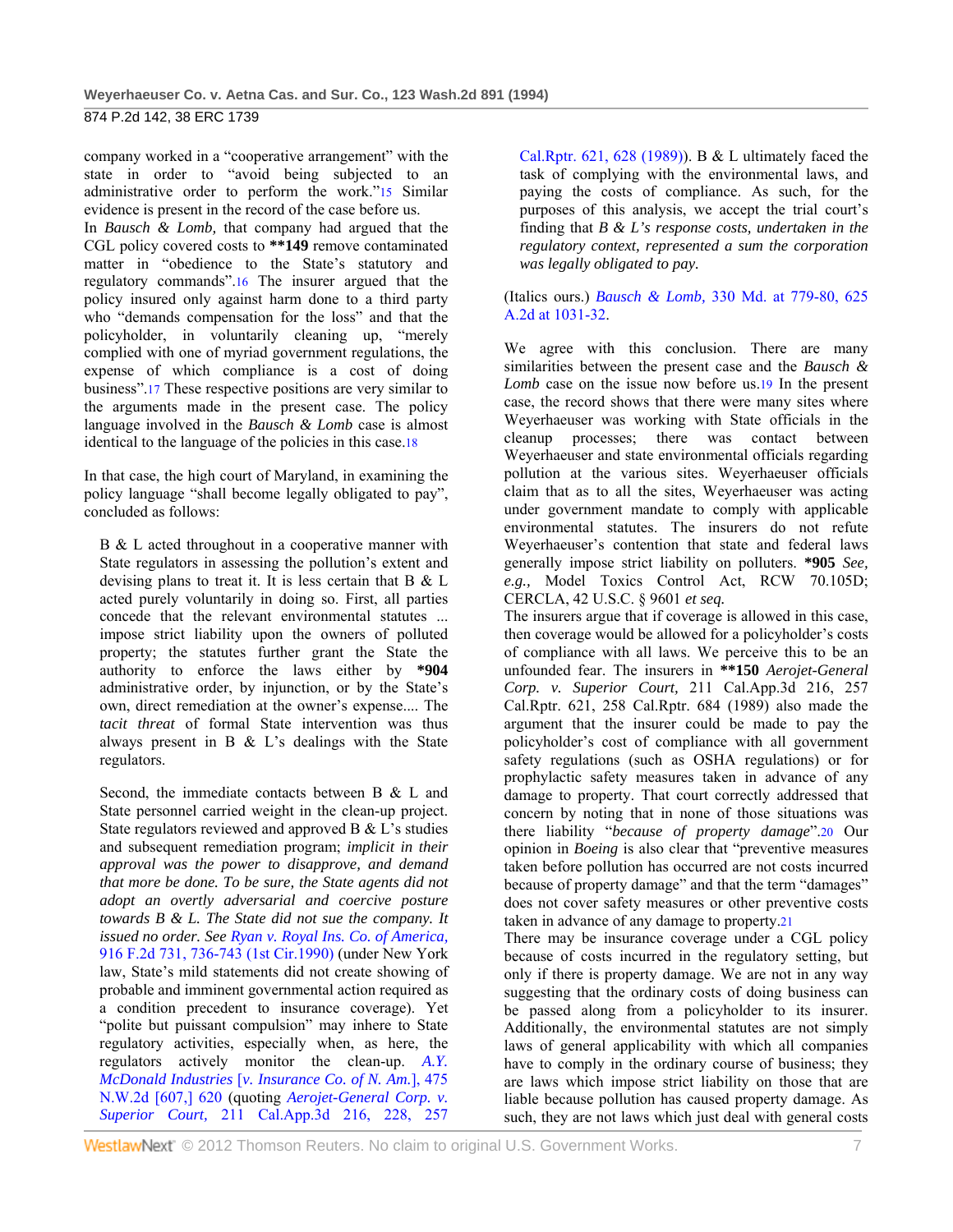of doing business; rather, they are laws that make a polluter strictly liable.22

**\*906** Furthermore, Weyerhaeuser concedes that it is *not* asking its insurers for reimbursement of any of the following: expenses routinely incurred as a part of its costs of business; the costs of making capital or aesthetic improvements to its own property; a bond guaranteeing its own compliance with laws and regulations; fines or penalties; costs incurred by Weyerhaeuser "voluntarily" (if there are any); the costs of any activity or condition to comply with *any* law; or bank financing for capital improvement projects.

We also find the case of *Compass Ins. Co. v. Cravens, Dargan & Co.,* 748 P.2d 724 (Wyo.1988) to be pertinent. There, the policyholder had immediately cleaned up an oil spill which had damaged adjacent property. No formal complaint had been made by any third party. The relevant policy language in *Compass* was essentially the same as in the present case (all sums the insured shall become legally obligated to pay as damages because of property damage). The insurer argued that it had to pay only damages for which the policyholder was "legally liable" and that the policyholder was not legally liable for the costs of cleaning up the property of a third party because no notice of claim had been filed. The *Compass* court held that the insurer's contention that there was no legal liability because no formal claims had been filed was without merit. As that court explained:

> If the insurer's promise to pay is to be of any practical value, it must include an obligation of good faith and reasonableness. From the beginning, the [policyholder] was in a dilemma. If it did nothing to clean up the oil spill, the damages would be much greater. The damages would be much greater even if it waited only for determinations as to who was liable and who would direct the cleanup. An oil spill into flowing water, by its nature, requires an immediate clean-up response. That no formal claims were filed is a credit to the [policyholder's] clean-up efforts, not an excuse for [the insurer] to deny coverage. The principles of good faith and reasonableness require the insurer, under these circumstances, to acquiesce to the clean-up efforts.

*Compass,* 748 P.2d at 728-29. *See also* **\*907** *Upjohn Co. v. New Hampshire Ins. Co.,* 178 Mich.App. 706, 720, 444 N.W.2d 813, 819 (1989) (it makes no difference that the

policyholder **\*\*151** took the remedial action before being ordered to do so and such swift remedial action should be encouraged rather than discouraged), *rev'd on other grounds,* 438 Mich. 197, 476 N.W.2d 392 (1991); *Minnesota Mining & Mfg. Co. v. Travelers Indem. Co.,* 457 N.W.2d 175, 181-82 (Minn.1990) (an insured could reasonably expect a CGL policy to provide coverage for any economic outlay compelled by law to rectify damage caused by the insured's acts or omissions).

In the recent case of *Maryland Cas. Co. v. Wausau Chem. Corp.,* 809 F.Supp. 680, 686 (W.D.Wis.1992) the CGL insurer had declined coverage and refused to take any action until a lawsuit had been filed against the policyholder. In discussing the issue whether a voluntary agreement by a polluting policyholder with an environmental agency relieved the insurer from any duty to insure, the court explained as follows:

The majority of courts addressing this issue have held that costs incurred when an insured engages voluntarily in cleanup activities in advance of litigation are covered under comprehensive general liability policies. Although [the insured] did appear to have a choice of engaging in negotiations with EPA [Environmental Protection Agency] or holding back and refusing to comply until forced, this choice was superficial at best. The legislative history of CERCLA provides evidence that the stiff penalties for failure to negotiate with EPA were intended to make the primary force behind cleanup efforts voluntary settlements, rather than drawn-out litigation. *See* H.R.Rep. No. 253, 99th Cong., 2d Sess., pt. 1 at 101 (1985), U.S.Code Cong. & Admin.News 1986, 2835, 2883 ("negotiated private party actions are essential to an effective program for cleanup of the nation's hazardous waste sites and it is the intent of this Committee to encourage private party cleanup at all sites"). To hold that such settlements are "voluntary" for purposes of an insurance policy exclusion would frustrate the intent of Congress.

(Citations omitted.) *Maryland Casualty,* 809 F.Supp. at 696.

Amicus, DOE, represents to this court that independent remedial actions form an integral part of the Model Toxics Control Act program in Washington and that the trial court's ruling, if upheld, is likely to encourage parties who **\*908** would have commenced or continued independent remedial actions to await formal enforcement by the State in order to avoid losing any potential for insurance coverage. Because the trial court's ruling creates a disincentive to engage in independent cleanups, the DOE maintains that the effect of the ruling will be to dramatically slow the progress of hazardous waste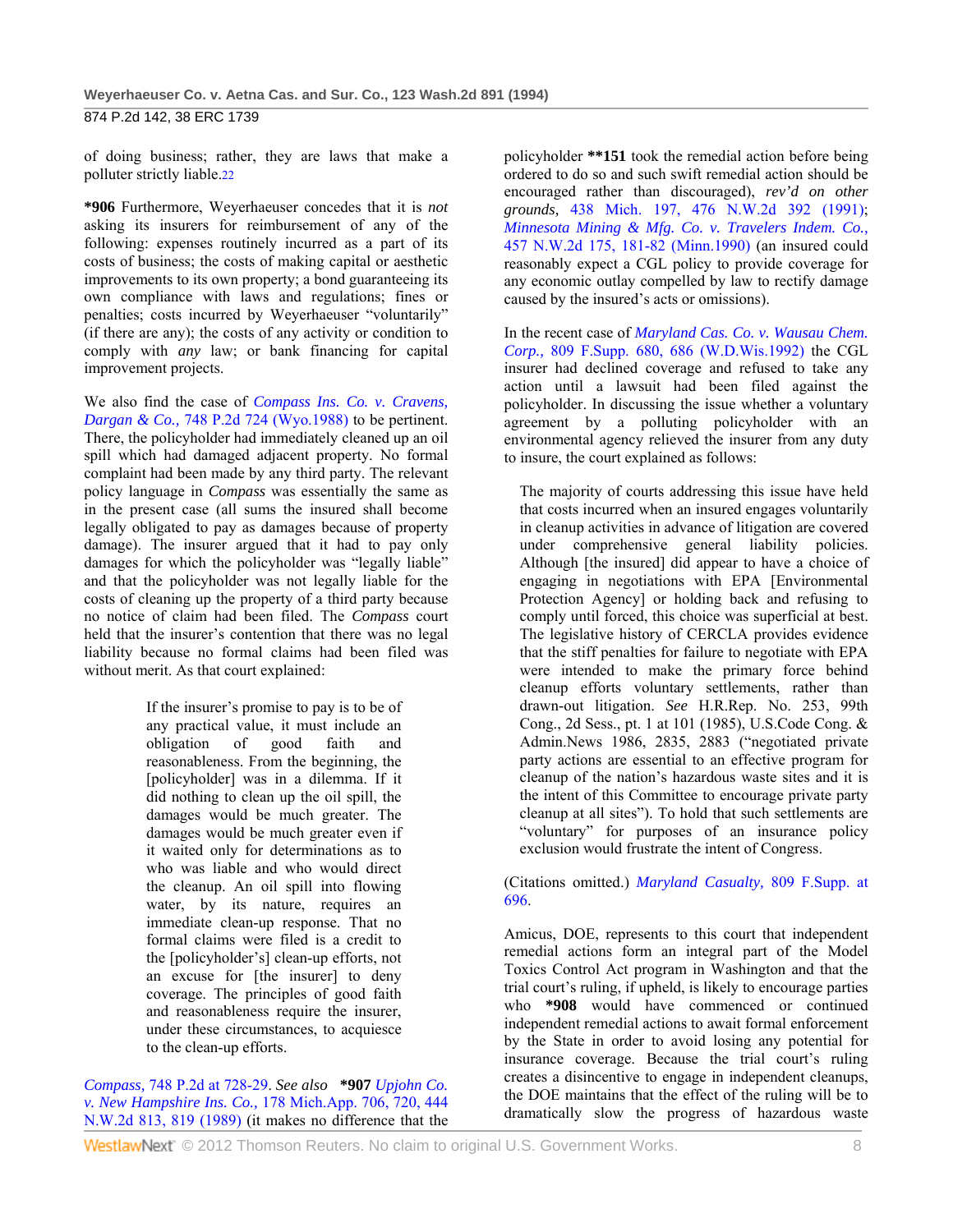### cleanup in Washington.

While *Maryland Casualty* is distinguishable on the basis that the policyholder had there entered into a consent decree following its negotiations with the EPA, the case does underscore the potential dangers to a policyholder of refusing to negotiate with state and federal environmental agencies.23

We do not consider a threat of legal action in an agency's letter to make a policyholder any more "legally obligated to pay damages" than an environmental statute which imposes strict liability on the polluting policyholder. Aside from duty to defend cases, the insurers cite no cases which relieve an insurer from the duty to indemnify because an environmental agency has not been sufficiently hostile. To the contrary, a number of cases focus on the statutory duty of a polluter to clean up a site.24

**\*\*152 \*909 [9]** The insurers rely upon insurance texts which explain the difference between first party insurance and third party insurance. Third party insurance involves protection for the policyholder for liability it incurs to someone else, while first party involves protection for losses to the policyholder's own property.25 While insurance texts do make this distinction, and while it has some relevance to the issue before us, the real issue here is whether *liability imposed by environmental statutes* can be sufficient to trigger coverage for property damage under a CGL policy. Weyerhaeuser is not arguing that it has first party coverage for damage to its own property;26 it is arguing that the liability imposed by law (the policy requirement) is satisfied by Weyerhaeuser's liability under pollution statutes and it does not need to await the overt threat of suit before cleaning up pollution damage. Insurance coverage in the environmental claims area may be quite different than in other insurance settings. Environmental statutes impose liability, often without fault, on polluters in order to safeguard society in general. As one text which makes the classic first/third party distinction explains:

In the environmental coverage context, courts have held that it makes no difference whether the insured voluntarily **\*910** cleans up the contamination for which it is responsible prior to government demand or waits until after government intervention.

Tod I. Zuckerman & Mark C. Raskoff, *Environmental Insurance Litigation* § 3.02, at 3-8 (1992).

A number of commentators have expressed the concern that the environment will suffer severe harm if owners have to postpone a cleanup until a clear third party claim prompts a lawsuit. One recent text27 explains that claims for coverage for environmental cleanup arise in three contexts: the insured may be held liable for the costs of cleanup incurred by a third party (typically the federal government or a state); the insured may incur cleanup costs pursuant to administrative order, judicial injunction, or consent decree directing cleanup; or the insured may voluntarily undertake cleanup, possibly in anticipation of incurring one of the forms of liability just described. The author points out that if the three forms of liability were treated differently for insurance coverage purposes, the policyholder would have a strong incentive not to undertake voluntary cleanup which, in turn, would delay cleanup, exacerbate the degree of contamination and increase the ultimate cost of cleanup. He also observed that it would severely impede the ability of the federal and state governments to accomplish cleanup at the thousands of contaminated sites extant. **\*\*153** This author notes that most courts (either implicitly or explicitly) have consequently, and he deems correctly, treated all three contexts the same.

Amici Boeing, et al., argue that the insurers' position here is inconsistent with their position that policyholders must take action to halt further harm from contamination or else forfeit coverage. We agree. Amici point out that insurers typically argue that coverage is forfeited for harm that could have been avoided or mitigated or that the harm **\*911** was "expected or intended" by the policyholder. Weyerhaeuser argues it had a duty to mitigate damages once property damage had already occurred and the failure to do so could cause it to lose its insurance coverage. Insurers do not refute the fact that the policyholders may have a duty to mitigate damages once they have occurred; in fact, they raise the failure to mitigate damages as an affirmative defense in some of their answers.28

The insurers argue, however, that the duty to mitigate is not yet an issue in this case as the only issue raised in their motion for summary judgment is the lack of an adversarial third party making a claim or threat. The insurers argue that before one reaches any issues regarding "mitigation", the first issue is whether there has to be a lawsuit or claim (or threat of such) before liability coverage is triggered. The insurers argue that in the event the "no third party claims" motion is reversed, then the mitigation issues would be litigated on a site-by-site basis in future motions or at trial.

The problem with the insurers' position is that mitigation may need to take place after pollution has occurred but *before* there is any overt threat from a third party. Logically, a duty to mitigate may be crucial to the present issue of whether a policyholder *can* await the threat of legal action before initiating statutorily mandated cleanup efforts. The issue of mitigation costs may generally relate to the amount of recovery and not to the initial issue of determination of coverage. However, in this case they are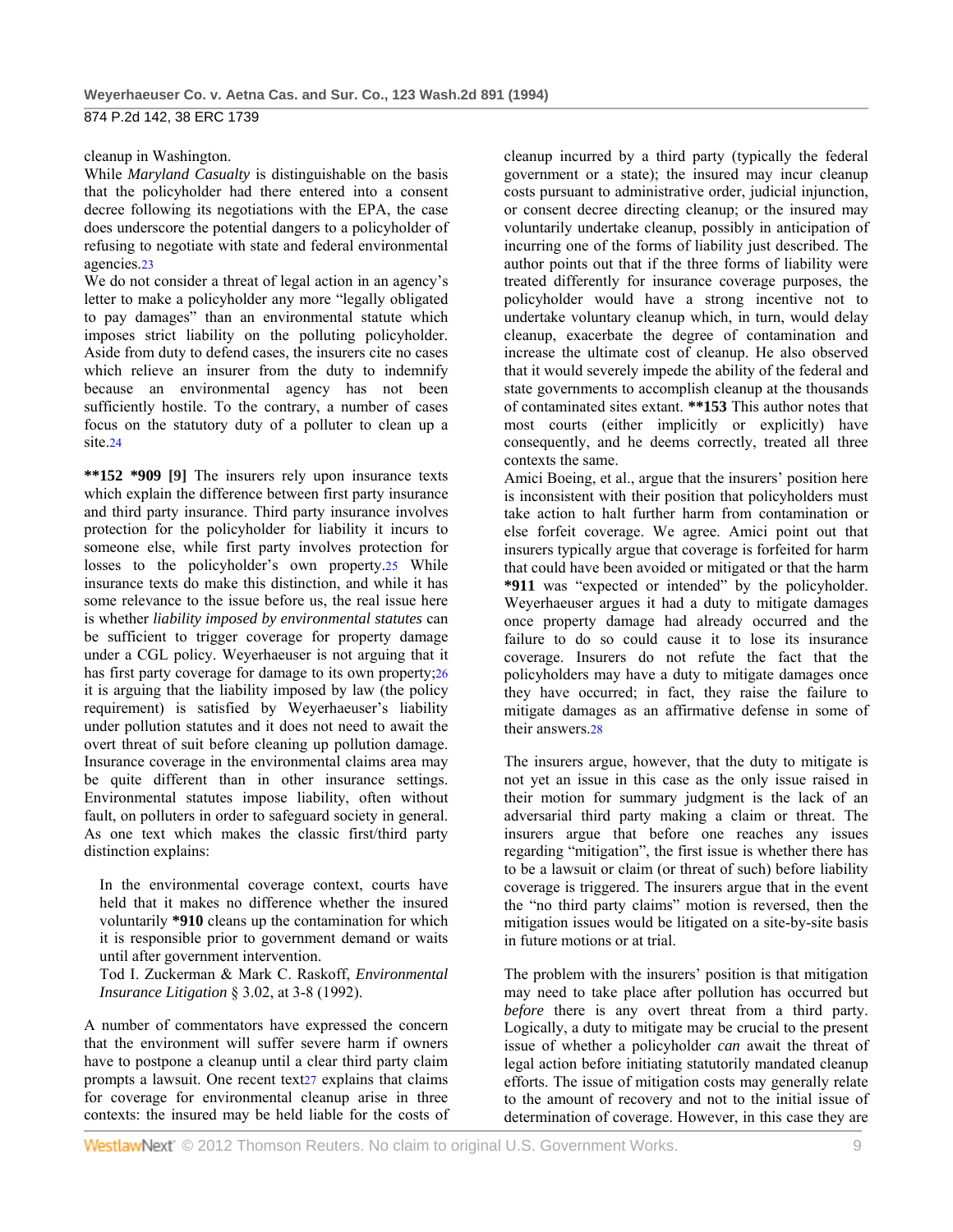not mutually exclusive concepts. Certainly, the amount of any recovery is not before this court, but mitigation does have relevance to the present inquiry.

The denial of coverage in this case is not just a statement that the claim is premature and could be asserted at a later time. If Weyerhaeuser cleans up after a government "request" (but before threat of legal action) then the threat of legal **\*912** action (which the insurers argue is what triggers coverage) would never materialize. Hence, there could never be coverage. The following scenario occurs under the insurers' position. If pollution has damaged other property, and an environmental agency has told the landowners they are statutorily responsible to remedy the situation, but has not yet threatened suit, the policyholders have two options: (1) clean up and forgo any possibility of recovering from their liability insurance because of lack of overt threat or (2) refuse to negotiate with the agency and refuse to clean up and wait to be sued or to be threatened with suit. If the second option is taken the policyholder also may not have any insurance coverage (at least for damage that occurred after knowledge) because it has failed to mitigate its damage or because the pollution was expected or intended. Such an anomalous result would undercut our core holding in *Boeing Co. v. Aetna Cas. & Sur. Co.,* 113 Wash.2d 869, 784 P.2d 507, 87 A.L.R.4th 405 (1990) and result in fundamental unfairness to policyholders who reasonably believed they had insurance coverage for certain kinds of property damage caused by pollution.

Amicus Association of Washington Cities argues that in a case where a city has inadvertently polluted, the trial court order puts them in an especially difficult conflict. Cities and counties traditionally have owned or operated waste disposal sites and have purchased liability policies similar to those involved here. The result of the trial court's order creates a serious conflict between the local governments' duty to act promptly in **\*\*154** response to statutory liabilities to protect the public health and environment and the duty to preserve the availability of the liability insurance coverage purchased to financially protect the public. Amicus Association of Washington Cities further argues that under the trial court's ruling, the cities and towns must wait and do nothing about the spread of hazardous contamination in order to insure that their liability insurance will not be voided. They argue that the policy language pending coverage for "liabilities imposed by law" can reasonably be read to encompass remedial **\*913** actions taken at hazardous sites under environmental statutes that impose liability. We agree.

The insurance contracts provide coverage when the policyholder becomes obligated to pay by reason of the liability "imposed by law". The policy language does not specify whether this liability must be imposed by formal legal action (or threat of such) or by a statute which imposes liability. In the case where there has been property damage29 and where a policyholder is liable pursuant to an environmental statute, a reasonable reading of the policy language is that coverage is available, if it is not otherwise excluded.

There is nothing in the insurance policy language which requires a "claim" or an overt threat of legal action and, therefore, the insurers' argument that a claim is a prerequisite to coverage seems to us to be an effort to add to the language of the policies. If the insurers intended to provide coverage only if there were a lawsuit or a threat of such, that requirement could have been included in the policy. In this case, the policy language does not require an adversarial claim or a third party threat or a formal threat of legal action. We decline to add language to the words of an insurance contract that are not contained in the parties' agreement.30

Additionally, forcing a policyholder to both promptly act to mitigate further environmental damage, *and* to await formal threat of legal action creates an unresolvable conflict and results in destroying the contractual right to liability coverage in many cases involving environmental pollution damages.

The trial court's summary judgment order on the limited issue before us is reversed and the case is remanded for further proceedings. This result allows for the possibility31 of **\*914** an ultimate determination of coverage for property damage when a policyholder acts cooperatively with an environmental agency to comply with statutes which impose liability on polluting parties.

UTTER, BRACHTENBACH, DOLLIVER, GUY, SMITH, DURHAM, JOHNSON and MADSEN, JJ., concur.

### **Parallel Citations**

874 P.2d 142, 38 ERC 1739

Footnotes

1 *Wilson v. Steinbach,* 98 Wash.2d 434, 437, 656 P.2d 1030 (1982).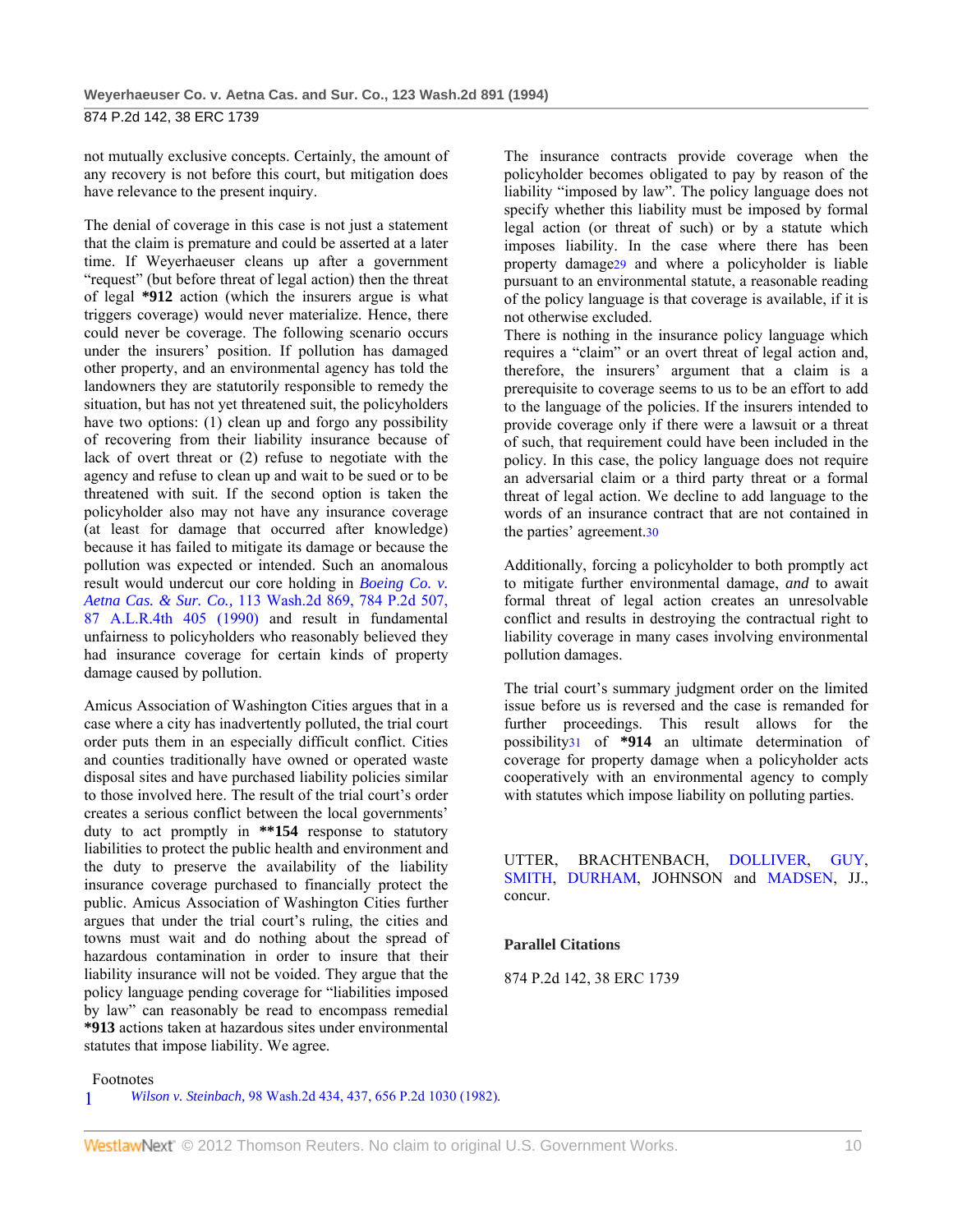- 2 *American Star Ins. Co. v. Grice,* 121 Wash.2d 869, 874-75, 854 P.2d 622 (1993), *opinion supplemented,* 123 Wash.2d 131, 865 P.2d 507 (1994).
- 3 Clerk's Papers, at 350-51. See also Clerk's Papers, at 7; Brief of Appellant, at 12; Brief of Respondent, at 5; Reply Brief, at 12.
- 4 *Bird-Johnson Corp. v. Dana Corp.,* 119 Wash.2d 423, 426, 833 P.2d 375 (1992).
- 5 *See, e.g., A.Y. McDonald Indus. v. Insurance Co. of N. Am.,* 475 N.W.2d 607, 629 (Iowa 1991).
- 6 Mitchell L. Lathrop, *Insurance Coverage for Environmental Claims* § 2.06[5], at 2-57 (1992) (responsible parties are strictly liable under CERCLA); 42 U.S.C. § 9607.
- 7 *Boeing Co. v. Aetna Cas. & Sur. Co.,* 113 Wash.2d 869, 784 P.2d 507, 87 A.L.R.4th 405 (1990).
- 8 No one contends that federal, state or local governments fail to qualify as potential third party claimants. The insurers concede that the State is as eligible as a private party to be a third party claimant. See Answer of Respondent to Brief of Amicus Boeing, at 13.
- 9 *Boeing,* 113 Wash.2d at 887, 784 P.2d 507.
- 10 *E.g., Aerojet-General Corp. v. Superior Court,* 211 Cal.App.3d 216, 229-30, 257 Cal.Rptr. 621, 629, 258 Cal.Rptr. 684 (1989) (and cases cited therein); *AIU Ins. Co. v. Superior Court,* 51 Cal.3d 807, 818-19, 799 P.2d 1253, 1262-63, 274 Cal.Rptr. 820, 829-30 (1990) and cases cited therein.
- 11 *Boeing,* 113 Wash.2d at 878, 784 P.2d 507 (quoting *Fireman's Fund Ins. Cos. v. Ex-Cell-O Corp.,* 662 F.Supp. 71, 75 (E.D.Mich.1987)).
- 12 *See* Mitchell L. Lathrop, *Insurance Coverage for Environmental Claims* § 3.04, at 3-37 through 3-46 (1992).
- 13 *See* Lathrop § 8.03[1][a], at 8-24; *A.Y. McDonald Indus. v. Insurance Co. of N. Am.,* 475 N.W.2d 607, 627 (Iowa 1991).
- 14 *Ryan v. Royal Ins. Co. of Am.,* 916 F.2d 731, 741 (1st Cir.1990).
- 15 *Bausch & Lomb Inc. v. Utica Mut. Ins. Co.,* 330 Md. 758, 769, 625 A.2d 1021, 1026-27 (1993).
- 16 *Bausch & Lomb,* 330 Md. at 776, 625 A.2d at 1030.
- 17 *Bausch & Lomb,* 330 Md. at 776, 625 A.2d at 1030.
- 18 *Bausch & Lomb,* 330 Md. at 764-65, 625 A.2d at 1024.
- 19 The *Bausch & Lomb* court found no coverage based on another issue which is not before this court.
- 20 *Aerojet-General Corp. v. Superior Court,* 211 Cal.App.3d 216, 234-36, 257 Cal.Rptr. 621, 633, 258 Cal.Rptr. 684 (1989).
- 21 *Boeing Co. v. Aetna Cas. & Sur. Co.,* 113 Wash.2d 869, 886-87, 784 P.2d 507, 87 A.L.R.4th 405 (1990).
- 22 *See Bausch & Lomb,* 330 Md. at 776-80, 625 A.2d at 1030-32.
- 23 *See also Aetna Cas. & Sur. Co. v. Pintlar Corp.,* 948 F.2d 1507, 1517 (9th Cir.1991) (lack of cooperation may expose the insured, and potentially its insurers, to much greater liability, including the EPA's litigation costs); *A.Y. McDonald Indus. v. Insurance Co. of N. Am.,* 475 N.W.2d 607, 628-29 (Iowa 1991) (explaining the dangers to a polluter in ignoring an agency demand for participation in remedial action and noting that early involvement in the settlement discussions is often crucial to protect one's interest).
- 24 *See Lansco, Inc. v. Department of Envtl. Protec.,* 138 N.J.Super. 275, 350 A.2d 520, 88 A.L.R.3d 172 (1975) (agency informed policyholder of obligation by law to clean up and, if it did not, the agency would bill for cleanup; court held the policyholder was legally obligated to clean up under a statute which imposed liability on the owner regardless of fault and the insurer was obligated to indemnify its insured), *aff'd,* 145 N.J.Super. 433, 368 A.2d 363 (1976), *certification denied,* 73 N.J. 57, 372 A.2d 322 (1977); *New Castle Cy. v. Hartford Accident & Indem. Co.,* 673 F.Supp. 1359, 1366 (D.Del.1987) (although agency did not file, or threaten to file, a legal proceeding, it required that certain measures be taken and the court recognized the agency had the power to enforce corrective steps necessary to protect the environment; the insurers' duty to indemnify therefore included costs to comply